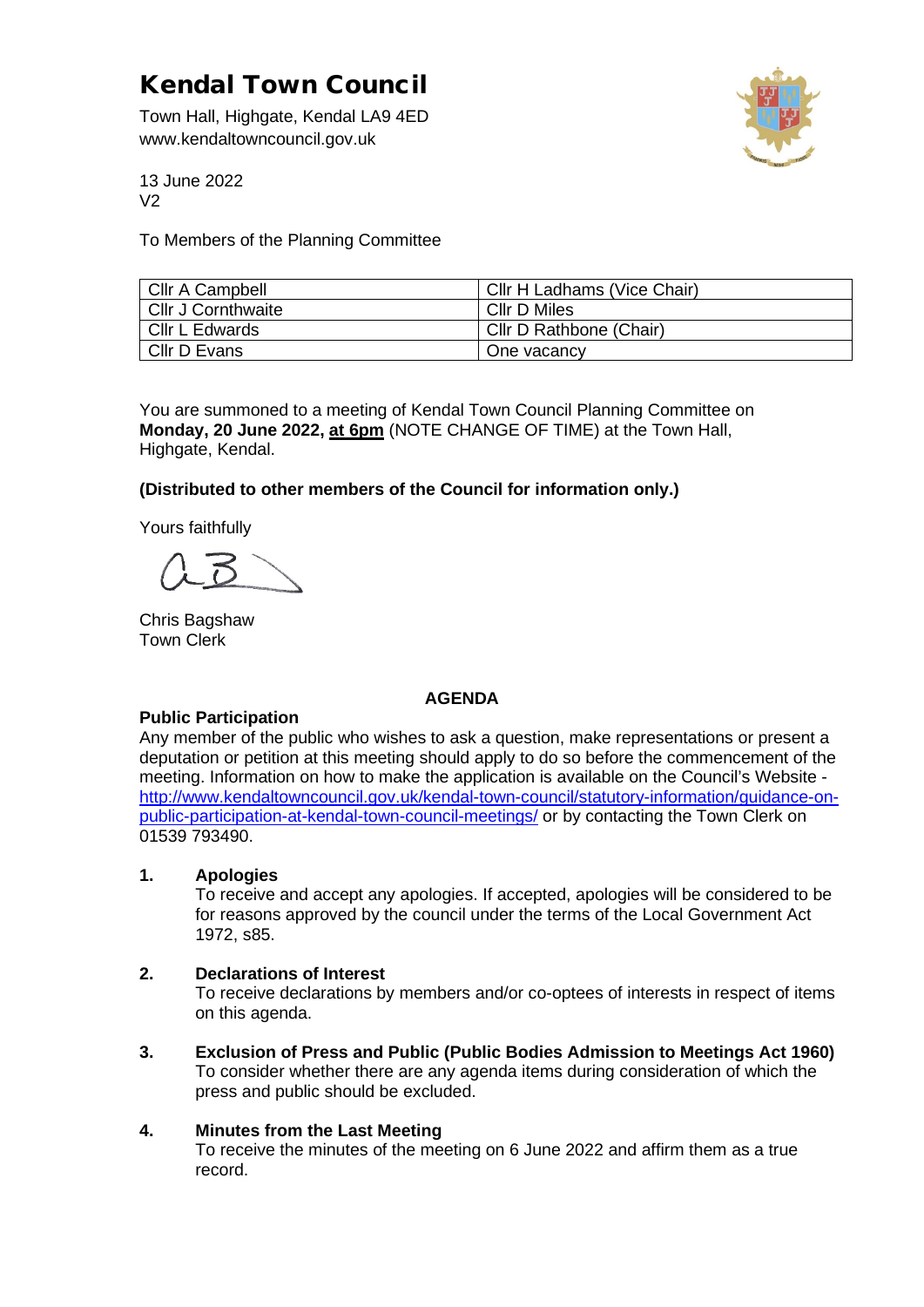# **5. Planning Process and Issues**

To consider any planning process or related issues arising from the Council's interaction with the Planning Authorities. These may include items for reference, training, or guidance following feedback from previous applications.

# **6. Kendal Town Council Flood Relief Scheme Working Group**

To receive an update on the activities of the Working Group.

## **7. Planning Applications** (see attached schedule)

To consider planning applications received from South Lakeland District Council and Cumbria County Council.

The Committee will consider planning applications received and published by local planning authorities up to the date of the meeting. Where the publication of the application is after the initial publication of the agenda, items will be added up to the day of the meeting where necessary to meet planning consultation timeframes. A full list of applications likely to be considered can be obtained by checking the local planning authority websites:

<https://applications.southlakeland.gov.uk/fastweb/welcome.asp> <https://planning.cumbria.gov.uk/Search/Results>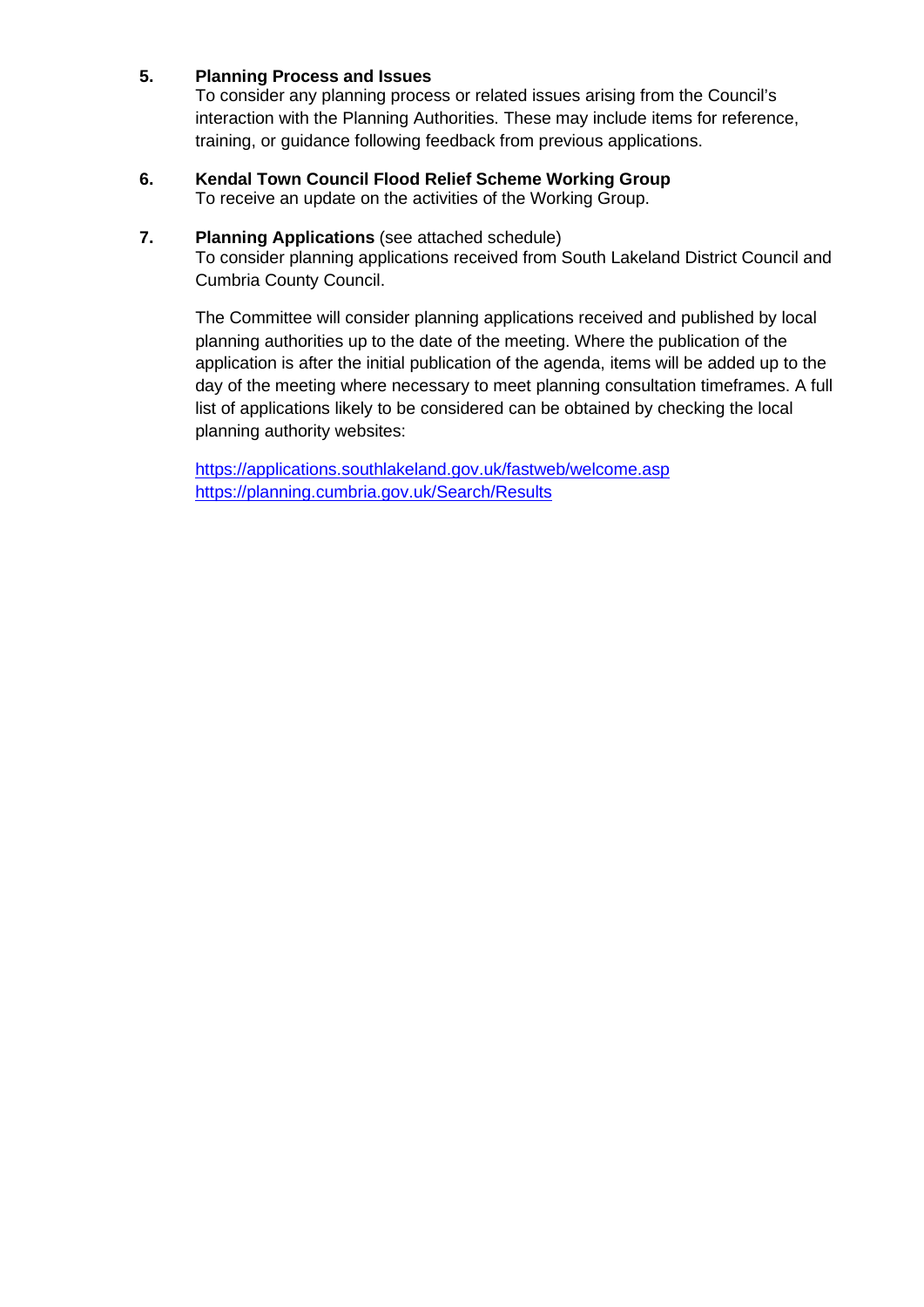# Kendal Town Council

Town Hall, Highgate, Kendal LA9 4ED www.kendaltowncouncil.gov.uk



## **Minutes of a meeting of the Planning Committee held on Monday 6 June 2022 at 6.30 p.m. in the Town Hall, Kendal.**

| Cllr A Campbell    | Apologies | Cllr H Ladhams (Vice Chair)   Present |         |
|--------------------|-----------|---------------------------------------|---------|
| Cllr J Cornthwaite | Present   | Cllr D Miles                          | Present |
| Cllr L Edwards     | Present   | Cllr D Rathbone (Chair)               | Present |
| Cllr D Evans       | Present   | One vacancy                           |         |

**In Attendance:** Town Clerk and Democratic Services Assistant

## **P8/2022 Apologies**

Apologies were received and accepted from Cllr A Campbell.

## **P9/2022 Declarations of Interest**

Cllr D Rathbone declared an interest in Minute No.P14/2022 (Planning Application No.SL/2022/0490) below and at Appendix 1 to these minutes.

## **P10/2022 Exclusion of Press and Public (Public Bodies Admission to Meetings Act 1960)**

No issues were considered for exclusion.

# **P11/2022 Minutes of the Previous Meeting**

**Resolved:** To receive and accept the minutes of the previous meeting of the Planning Committee held on 23 May 2022 and to authorise the Chairman to sign them as a true record.

### **P12/2022 Planning Process and Issues**

Reference was made to Minute P5/2022 and the request for consideration by the Committee of what the Council's policies should be concerning Second Homes in the Town and Members noted that this would be dealt with on Cllr A Campbell's return.

The Chairman informed Members that he had informally made contact with South Lakeland District Council regarding consultation on the Local Plan which he had heard had been due to take place in spring but would now happen during summer and stressed the need to chase this up.

The Chairman further highlighted the fact that the Environment and Highways Committee was due to consider the Council's updated Biodiversity Policy on 13 June 2022 and drew attention to the fact that any Member of the Council was able to attend the meeting. Net Biodiversity gain had been a long-standing issue for the Council, with planning conditions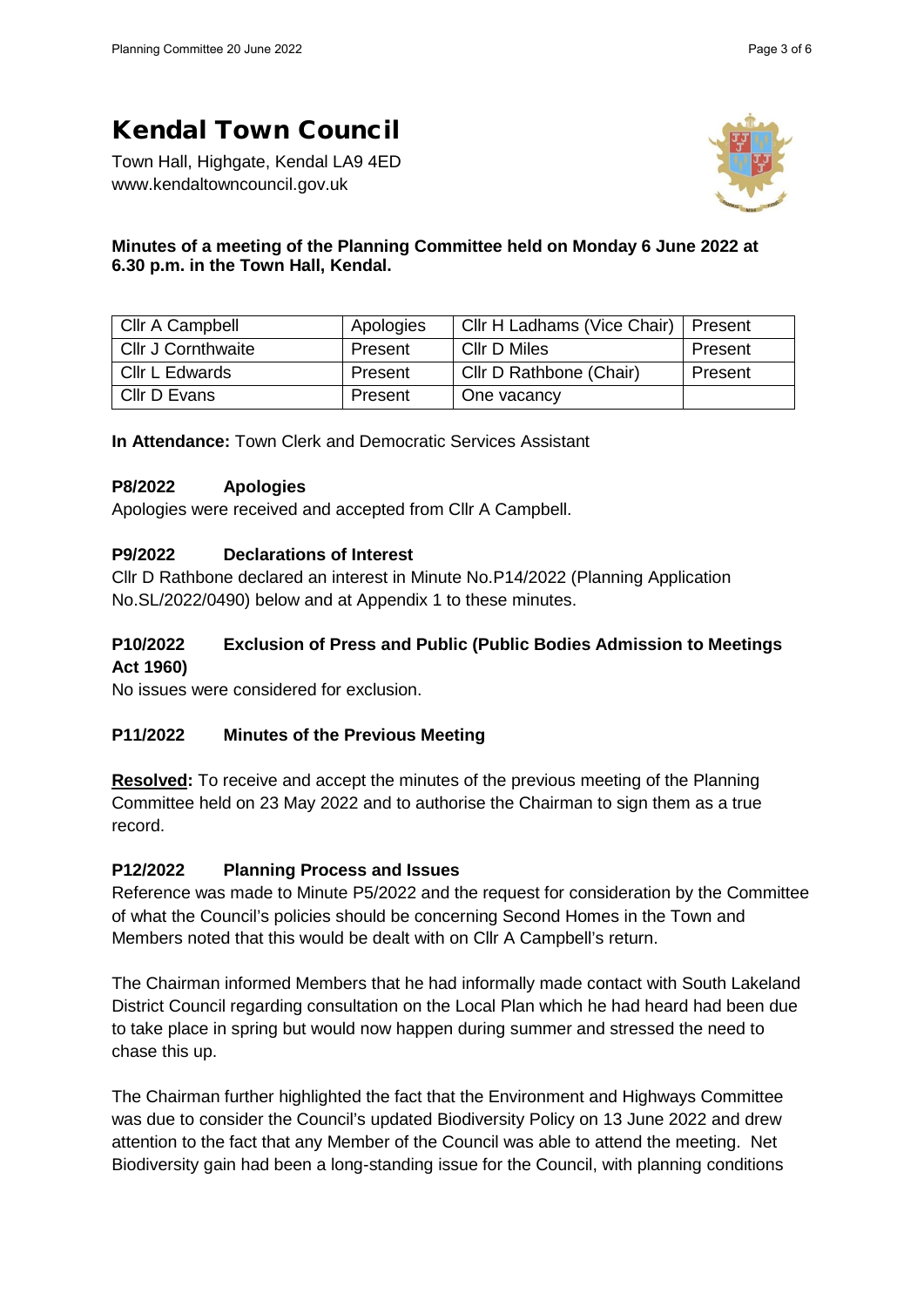seeking merely, for example, inclusion of bird boxes. He stressed the need to chivvy Government to properly define planning requirements in this regard and to inform South Lakeland District Council of that definition.

## **P13/2022 Flood Scheme Working Group**

Further to Minute P/6/2022, Cllr J Cornthwaite, Chairman of the Flood Scheme Working Group, informed the Planning Committee that there was a need to re-assess the Membership of the Group. The Town Clerk also drew attention to the need for adoption of Terms of Reference for the Group. Members acknowledged that this was a working group and that, although it had formerly been concerned with purely Planning issues, it would also now be concerned with connectivity matters as the Flood Relief Scheme moved forward.

During discussion, a question was raised as regards formal reporting streams on planning applications and the need to ensure that the Town Council had followed due process could be demonstrated was raised. The Town Clerk explained that the minutes of Town Council meetings met this need.

**Resolved:** To adopt Terms of Reference for the Flood Scheme Working Group on which Cllr J Cornthwaite shall be Chair, supported by the Town Clerk, with the Group appointing such Members as it sees appropriate, including non-elected Members if desired. The Group will liaise with the Environment Agency and South Lakeland District Council on matters relating to the Flood Relief Scheme in Kendal and report its activities back to the Planning Committee on a regular basis.

### **P14/2022 Planning Applications**

The Committee considered the Planning Applications shown in Appendix 1.

**Resolved:** To submit the recommendations in Appendix 1 to the Planning Authority.

The meeting closed at 7.16 p.m.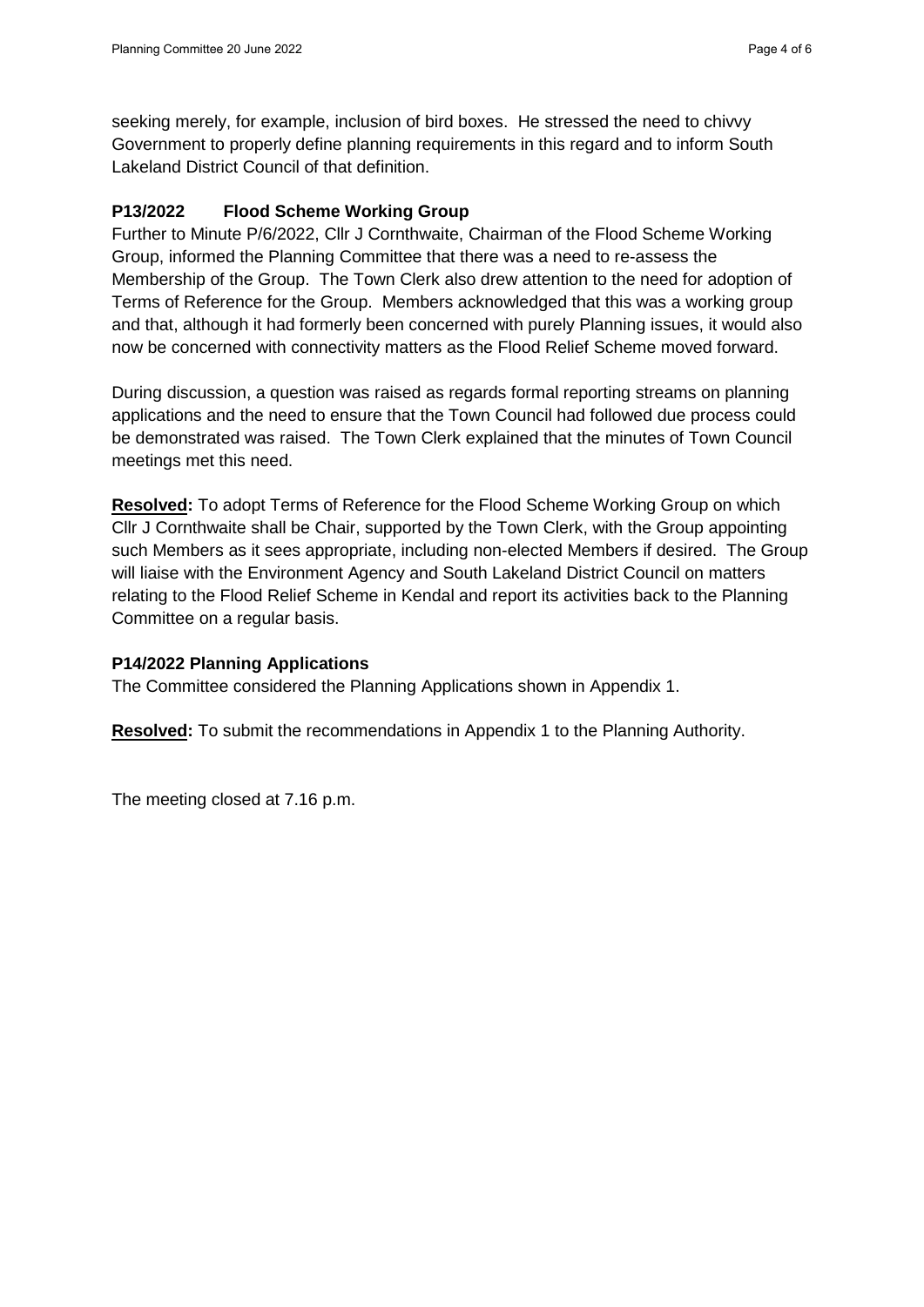# **Kendal Town Council**

Applications for Planning Committee: 20 June 2022 **Appendix 1**

| No.            | App No./Type | Address/Proposed Development                                                                                            | <b>Comments</b><br>to SLDC | Observations/Recommendations |
|----------------|--------------|-------------------------------------------------------------------------------------------------------------------------|----------------------------|------------------------------|
|                | SL/2022/0450 | 125 Highgate, Kendal<br>Structural buttress to east elevation in yard                                                   | 28 June                    |                              |
| $\overline{2}$ | SL/2022/0456 | 2-3 Wildman Street, Kendal<br>Installation of security fencing to the<br>boundaries of arts and media campus            | 20 June                    |                              |
| 3              | SL/2022/0468 | Fellside Centre, Low Fellside, Kendal<br>Instalation of 16 Solar (PV) panels to the<br>south and west face roof pitches | 21 June                    |                              |
| 4              | SL/2022/0488 | 45 Helmside Road, Oxenholme, Kendal<br>Alterations to front garden to create a<br>parking area for 2 vehicles           | 30 June                    |                              |